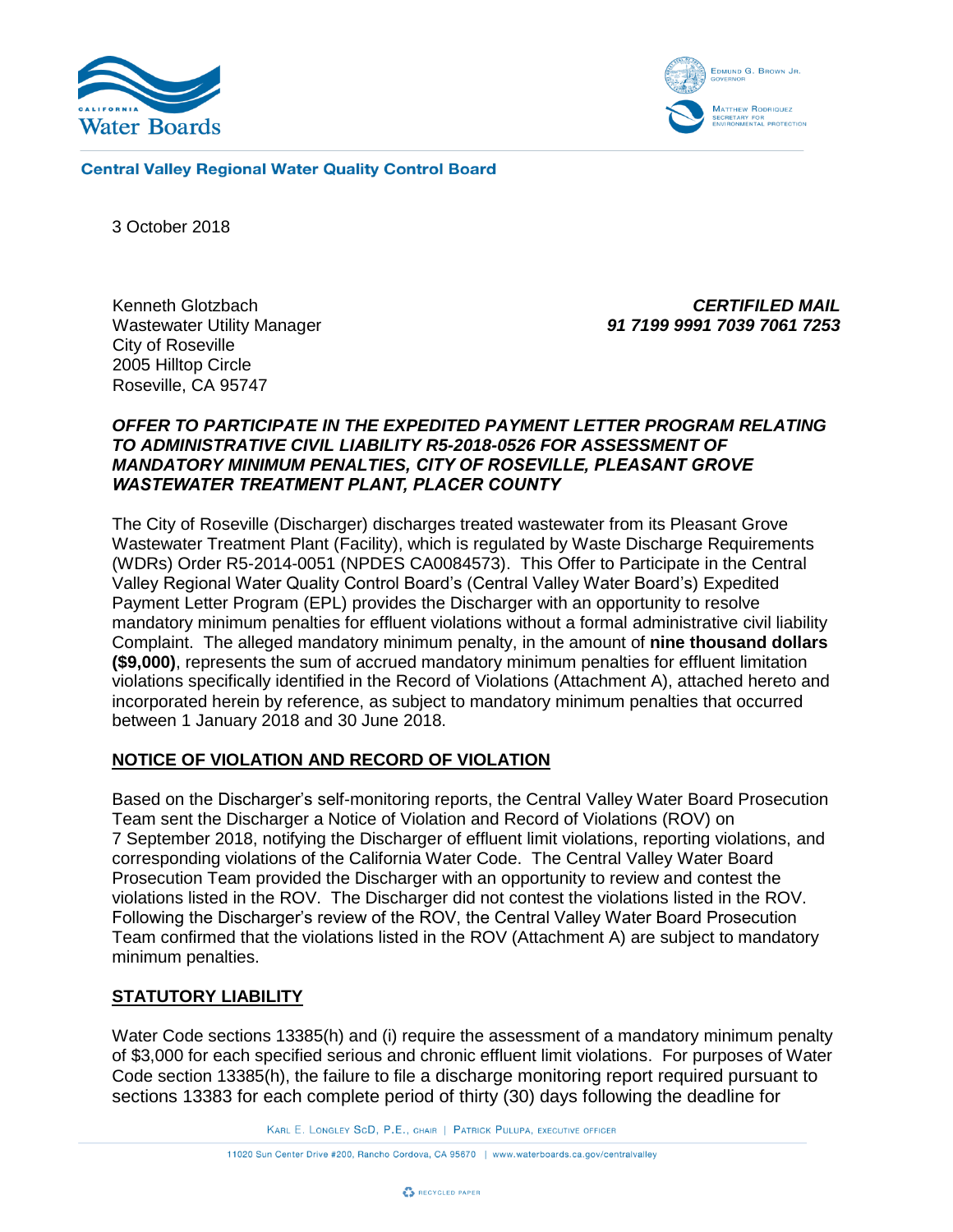submitting the report constitutes a serious violation subject to a mandatory minimum penalty. The Discharger may also be subject to discretionary administrative civil liabilities pursuant to Water Code section 13385(c) of up to \$10,000 for each day in which the violation occurs, and \$10 for each gallon discharged but not cleaned up in excess of 1,000 gallons. These mandatory minimum penalties and discretionary administrative civil liabilities may be assessed by the Central Valley Water Board beginning with the date that the violations first occurred.<sup>1</sup> The formal enforcement action that the Central Valley Water Board uses to assess such liability is an administrative civil liability complaint, although the Central Valley Water Board may instead refer such matters to the Attorney General's Office for prosecution. If referred to the Attorney General for prosecution, the Superior Court may assess up to twenty-five thousand dollars (\$25,000) per violation. In addition, the Superior Court may assess up to twenty-five dollars (\$25) per gallon discharged but not cleaned up in excess of 1,000 gallons.

## **SETTLEMENT OFFER**

 $\overline{a}$ 

The Discharger can avoid the issuance of a formal enforcement action and settle the alleged violations identified in the ROV (Attachment A) by participating in the Expedited Payment Program.

To promote resolution of these violations, the Central Valley Water Board Prosecution Team makes this Conditional Offer. The Central Valley Water Board's Prosecution Team proposes to resolve these violations without the issuance of a formal enforcement action through this Expedited Payment Letter assessing **nine thousand dollars (\$9,000)** in mandatory minimum penalties. If the Discharger accepts this proposal, subject to the conditions below, the Central Valley Water Board Prosecution Team will accept that payment in settlement of any enforcement action that would otherwise arise out of the violations identified in Attachment A. Accordingly, the Central Valley Water Board Prosecution Team will forego issuance of a formal administrative complaint, will not refer the violations to the Attorney General, and will waive its right to seek additional discretionary civil liabilities for the violations identified in the ROV. The Expedited Payment Program does not address or resolve liability for any violation that is not specifically identified in the ROV, regardless of the date that the violation occurred.

If the Discharger accepts this offer, please complete and return the enclosed "Acceptance of Conditional Resolution and Waiver of Right to Hearing; (proposed) Order" (Acceptance and Waiver) on or before **26 October 2018**.

## **CONDITIONS FOR CENTRAL VALLEY WATER BOARD ACCEPTANCE OF RESOLUTION**

Upon receipt of the Acceptance and Waiver Form, Federal regulations require the Central Valley Water Board to publish and allow the public thirty (30) days to comment on any settlement of an enforcement action addressing NPDES permit violations (40 C.F.R. section 123.27(d)(2)(iii)). Upon receipt of the Discharger's Acceptance and Waiver, the Central Valley Water Board staff will publish a notice of the proposed resolution of the violations.

 $<sup>1</sup>$  Please note that there are no statutes of limitation that apply to administrative proceedings to assess mandatory</sup> minimum penalties. See *City of Oakland v. Public Employees' Retirement System,* (2002) 95 Cal.App.4th 29, 48; 3 Witkin, Cal. Procedure (4th ed. 1996) Actions, §405(2), p. 510.) Additionally, the State Water Resources Control Board had determined that the equitable doctrine of laches does not apply to mandatory minimum penalties. (State Water Board Order Nos. 2013-0053, 2013-0054, 2013-0055, 2013-0099.)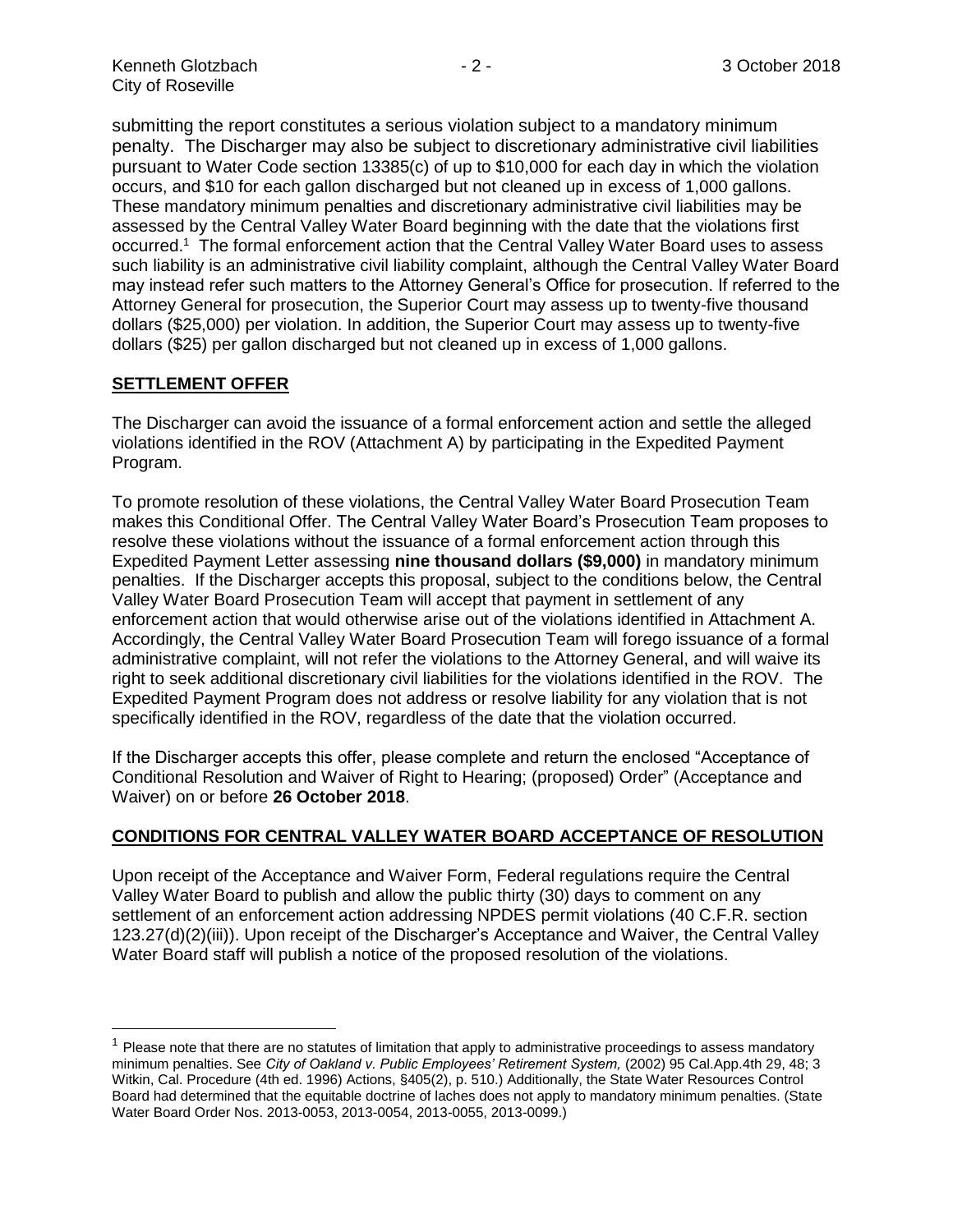If no comments are received within the 30-day comment period, and unless there are new material facts that become available to the Central Valley Water Board, the Executive Officer will execute the Acceptance and Waiver as a stipulated order assessing the uncontested mandatory minimum penalty amount pursuant to Water Code sections 13385 and 13385.1. However, if significant comments are received in opposition to the settlement, this offer may be withdrawn. In that case, the Discharger's waiver pursuant to the Acceptance and Waiver will also be withdrawn and the violations will be addressed in an administrative civil liability hearing. At the hearing, the Discharger will be free to make arguments to any of the alleged violations, and the Discharger's prior agreement to accept this conditional offer will not in any way be binding or used as evidence against the Discharger. The Discharger will be provided with further information on the administrative civil liability hearing process.

In the event the Acceptance and Waiver is executed by the Executive Officer, full payment of the assessed amount shall be due within thirty (30) calendar days after the date the Acceptance and Waiver is executed. In accordance with California Water Code section 13385(n)(1) and California Water Code section 13385.1(c)(1), funds collected for violations of effluent limitations and reporting requirements pursuant to section 13385 and 13385.1 shall be deposited in the State Water Pollution Cleanup and Abatement Account. Accordingly, the **\$9,000** liability shall be paid by cashiers or certified check made out to the "State Water Pollution Cleanup and Abatement Account". Failure to pay the full penalty within the required time period may subject the Discharger to further liability.

If you have any questions or comments regarding this Settlement Offer, please contact Kim Sellards at (916) 464-4835 or Kim.Sellards@waterboards.ca.gov.

Original singed by

ANDREW ALTEVOGT Assistant Executive Officer

- Enclosures (2): Record of Violations Acceptance of Conditional Resolution and Waiver of Right to Hearing
- cc: Kenneth Greenberg, USEPA, Region 9, San Francisco David Boyers, Office of Enforcement, SWRCB, Sacramento Patrick Pulupa, Central Valley Water Board Advisory Team, Rancho Cordova Jessica Jahr, Office of Chief Counsel, SWRCB, Sacramento Adam Laputz, Central Valley Water Board Advisory Team, Sacramento. San Joaquin County Environmental Health, Stockton, CA Raji Subramanian, Compliance Administrator Environmental Utilities, Roseville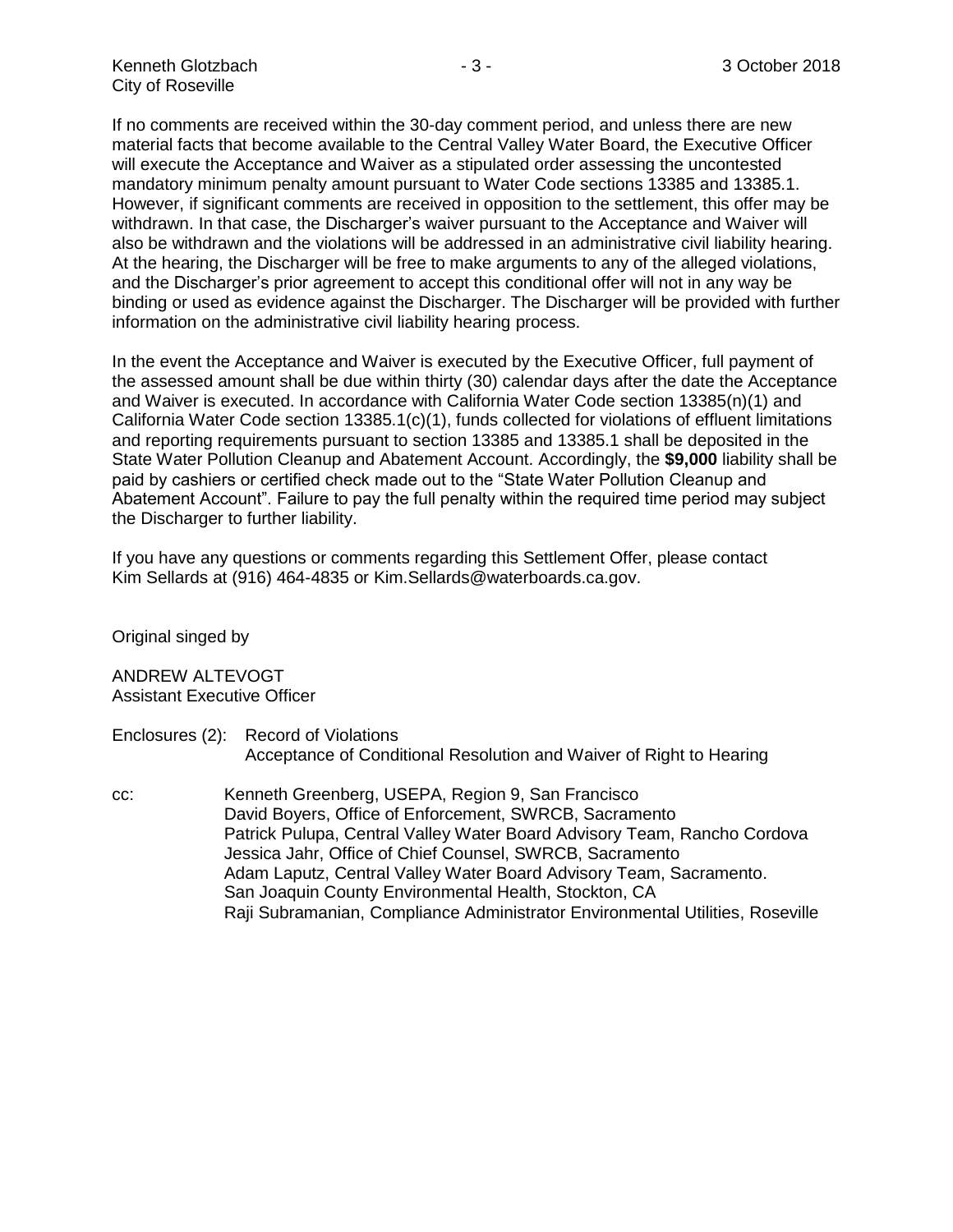### **ACCEPTANCE OF CONDITIONAL RESOLUTION AND WAIVER OF RIGHT TO HEARING; (proposed) ORDER**

City of Roseville EPL No. R5-2018-0526

By signing below and returning this Acceptance of Conditional Resolution and Waiver of Right to Hearing (Acceptance and Waiver) to the Central Valley Regional Water Quality Control Board (Central Valley Water Board), the City of Roseville (Discharger) hereby accepts the "Offer to Participate in Expedited Payment Program" and waives the right to a hearing before the Central Valley Water Board to dispute the allegations of violations described in the Record of Violations (ROV), which is attached hereto as Attachment A and incorporated herein by reference.

The Discharger agrees that the ROV shall serve as a complaint pursuant to Article 2.5 of the California Water Code and that no separate complaint is required for the Central Valley Water Board to assert jurisdiction over the alleged violations through its Chief Prosecutor. The Discharger agrees to pay the penalties required by California Water Code section 13385, in the sum of \$9,000 (Expedited Payment Amount), which shall be deemed payment in full of any civil liability pursuant to Water Code sections 13385 and 13385.1 that otherwise might be assessed for the violations described in the ROV. The Discharger understands that this Acceptance and Waiver waives its right to contest the allegations in the ROV and the amount of civil liability for such violations.

The Discharger understands that this Acceptance and Waiver does not address or resolve liability for any violation that is not specifically identified in the ROV.

Upon execution by the Discharger, the completed Acceptance and Waiver shall be returned to:

Kim Sellards, Supervisor for Compliance and Enforcement Section 11020 Sun Center Drive, Suite 200 Rancho Cordova, CA 95670 Phone: (916) 464-4835 [Kim.Sellards@waterboards.ca.gov](mailto:Kim.Sellards@waterboards.ca.gov)

The Discharger understands that federal regulations set forth at title 40, Code of Federal Regulations, section 123.27(d)(2)(iii) require the Central Valley Water Board to publish notice of and provide at least thirty (30) days for public comment on any proposed resolution of an enforcement action addressing NPDES permit violations. Accordingly, this Acceptance and Waiver, prior to execution by the Central Valley Water Board Executive Officer, will be published as required by law for public comment.

If no comments are received within the notice period that causes the Central Valley Water Board Executive Officer to question the Expedited Payment Amount, the Central Valley Water Board Executive Officer will execute the Acceptance and Waiver.

The Discharger understands that if significant comments are received in opposition to the Expedited Payment Amount, the offer on behalf of the Central Valley Water Board to resolve the violations set forth in the ROV may be withdrawn. In that circumstance, the Discharger will be advised of the withdrawal and an administrative civil liability complaint may be issued and the matter may be set for a hearing before the Central Valley Water Board. For such a liability hearing, the Discharger understands that this Acceptance and Waiver executed by the Discharger will be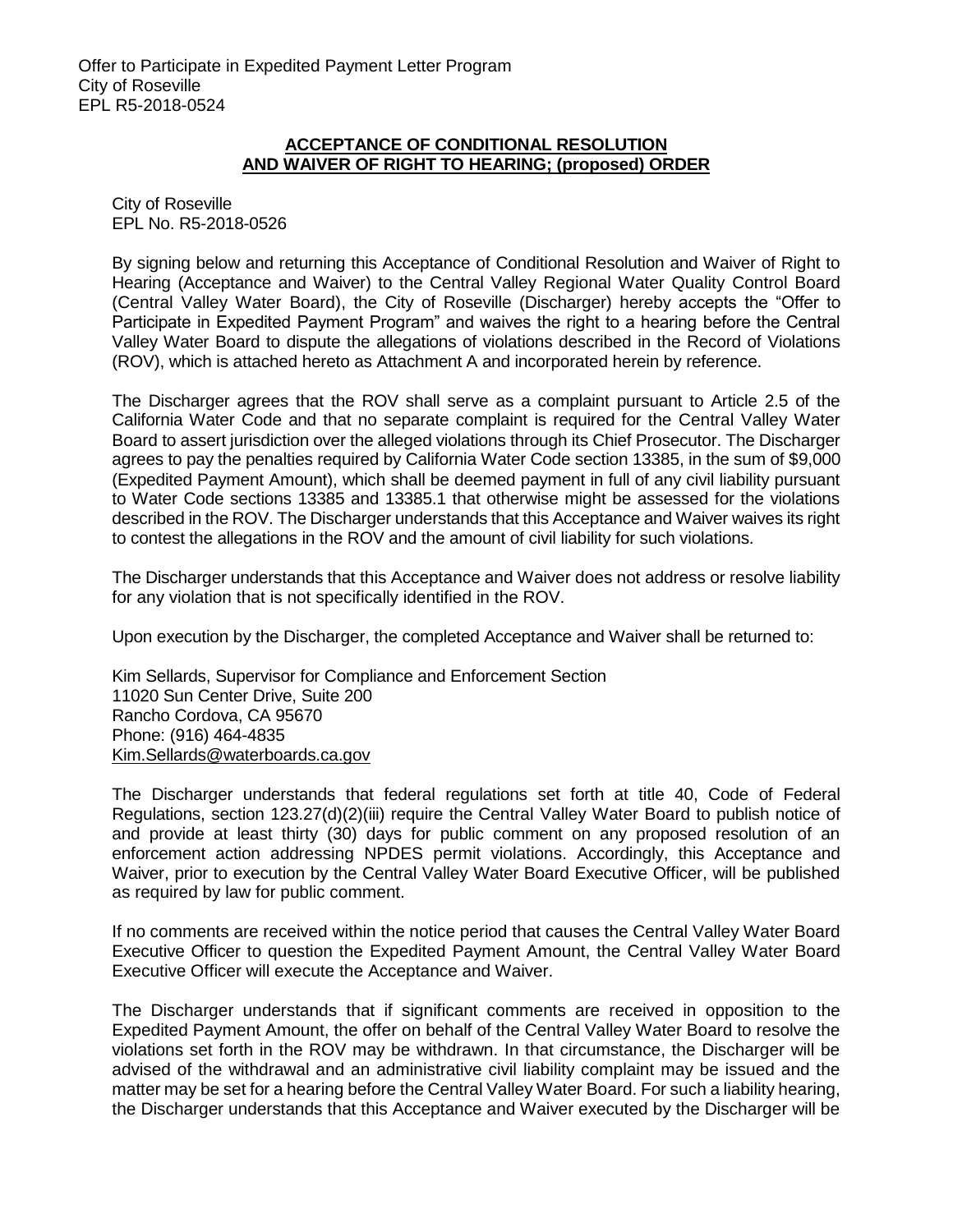treated as a settlement communication and will not be used as evidence in that hearing.

The Discharger further understands that once the Acceptance and Waiver is executed by the Central Valley Water Board Executive Officer, the full payment required by the deadline set forth below is a condition of this Acceptance and Waiver. In accordance with California Water Code section 13385(n)(1) and California Water Code section 13385.1(c)(1), funds collected for violations of effluent limitations and reporting requirements pursuant to sections 13385 and 13385.1 shall be deposited in the State Water Pollution Cleanup and Abatement Account. Accordingly, the **\$9,000** liability shall be paid by a cashiers or certified check made out to the "State Water Pollution Cleanup and Abatement Account". The payment must be submitted to the State Water Resources Control Board no later than thirty (30) calendar days after the date the Acceptance and Waiver is executed by the Central Valley Water Board Executive Officer.

Please mail the check to:

State Water Resources Control Board, Accounting Office Attn: EPL R5-2018-0526 Payment PO Box 1888 Sacramento, California, 95812-1888

I hereby affirm that I am duly authorized to act on behalf of and to bind the Discharger in the making and giving of this Acceptance and Waiver.

City of Roseville

By: Original Signed By 18 October 2018 Signed Name Date **Date** 

Printed or Typed Name Title

Kenneth J. Glotzbach **Wastewater Utility Manager** 

IT IS SO ORDERED PURSUANT TO CALIFORNIA WATER CODE SECTION 13385

By: Original Signed By 30 November 2018 Patrick Pulupa Date Executive Officer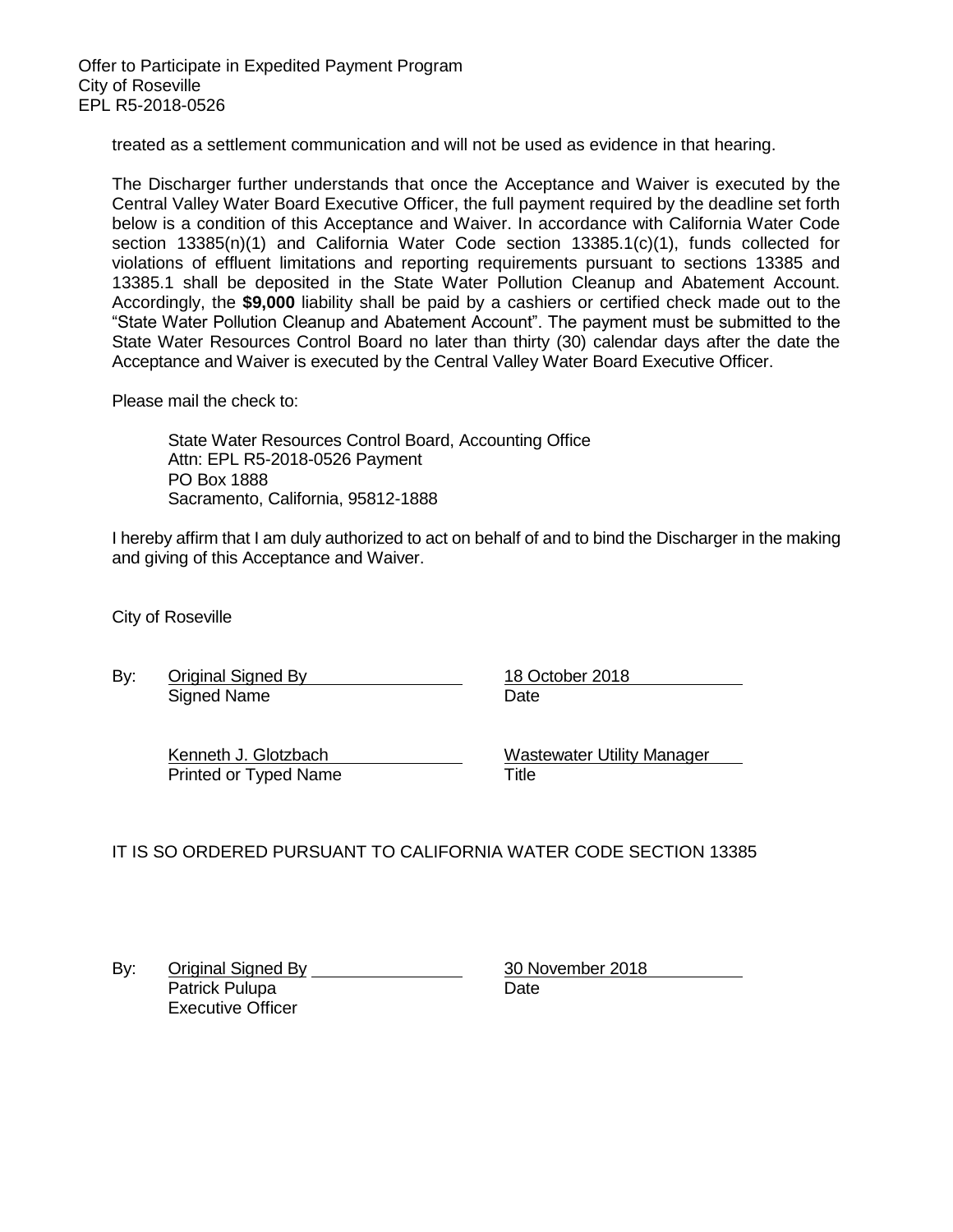## **ATTACHMENT A TO SETTLEMENT OFFER NO. R5-2018-0526 Record of Violations Subject to Mandatory Minimum Penalty**

#### **City of Roseville Pleasant Grove Wastewater Treatment Plant**

RECORD OF VIOLATIONS (1 January 2018 – 30 June 2018) MANDATORY PENALTIES (Data reported under Monitoring and Reporting Program R5-2014-0051)

The following table lists the alleged violations subject to mandatory minimum penalties (MMPs), pursuant to Water Code section 13385(h) and (i).

| Table A. Violations subject to Mandatory Penalties |
|----------------------------------------------------|
|----------------------------------------------------|

|   | Date         | Parameter             | Units      |     | Limit   Measured | Period       | Violation<br>Type | <b>MMP</b> Type | <b>CIWQS</b> |
|---|--------------|-----------------------|------------|-----|------------------|--------------|-------------------|-----------------|--------------|
|   | 29-Dec-17    | Total coliform        | MPN/100 mL | 2.2 | 4.5              | 7-Day Median | <b>OEV</b>        | <b>CHRON</b>    | 1038126      |
|   | 30-Dec-17    | Total Coliform        | MPN/100 mL | 2.2 | 7.8              | 7-Day Medan  | <b>OEC</b>        | <b>CHRON</b>    | 1038114      |
|   | 31-Dec-17    | <b>Total Coliform</b> | MPN/100 mL | 2.2 | 7.8              | 7-Day Median | <b>OEV</b>        | <b>CHRON</b>    | 1038121      |
|   | 1-Jan-18     | Total Coliform        | MPN/100 mL | 2.2 | 4.5              | 7-Day Median | <b>OEV</b>        | <b>CHRON</b>    | 1039304      |
| 2 | $2$ -Jan-18  | Total Coliform        | MPN/100 mL | 2.2 | 4.5              | 7-Day Median | <b>OEV</b>        | <b>CHRON</b>    | 1039306      |
| 3 | $3 - Jan-18$ | Total Coliform        | MPN/100 mL | 2.2 | 4.5              | 7-Day Median | <b>OEV</b>        | <b>CHRON</b>    | 1039308      |

\* Supporting violations addressed in ACLC R5-2018-0513

## **EXPEDITED PAYMENT AMOUNT VIOLATIONS SUMMARY**

| <b>VIOLATIONS AS OF:</b>                    | 6/30/2018 |
|---------------------------------------------|-----------|
| Group I Serious Violations:                 |           |
| <b>Group II Serious Violations:</b>         | 0         |
| Non-Serious Violations Not Subject to MMPs: | 0         |
| Non-serious Violations Subject to MMPs:     | З         |
| <b>Total Violations Subject to MMPs:</b>    | 3         |

### **Mandatory Minimum Penalty Amount for Effluent Limit Violations**

3 Non-Serious Violations subject to MMPs x \$3,000 Per Violation = \$9,000

### **Total Expedited Mandatory Minimum Penalty = \$9,000**

### **Table B. Definition**

| <b>Abbreviation</b> | <b>Description</b>                                                                         |
|---------------------|--------------------------------------------------------------------------------------------|
| CAT <sub>1</sub>    | Violation of effluent limitation for Group I pollutant.                                    |
| CAT <sub>2</sub>    | Violation of effluent limitation for Group II pollutant                                    |
|                     | Chronic violation as defined by Water Code section 13385 (i). Any non-serious              |
| <b>CHRON</b>        | violation that falls within a 180-day period with three preceding violations. Thus, the    |
|                     | fourth non-serious violation that occurs within a 180-day period is subject to MMPs.       |
| <b>CIWQS</b>        | California Integrated Water Quality System database.                                       |
|                     | https://www.waterboards.ca.gov/water_issues/programs/ciwqs/                                |
| <b>CTOX</b>         | Violation of chronic toxicity effluent limitation.                                         |
| <b>DREP</b>         | Deficient reporting violation. This will only result in MMPs if the report is so deficient |
|                     | as to make determination of compliance impossible for the reporting period.                |
| <b>LREP</b>         | Late Reporting violation. Every 30-Days a report is late counts as one serious late        |
|                     | reporting violation subject to MMPs.                                                       |
| Measured            | Reported value for the monitoring period by the Discharger.                                |
| MMP Type            | Classification of the type of MMP violation.                                               |